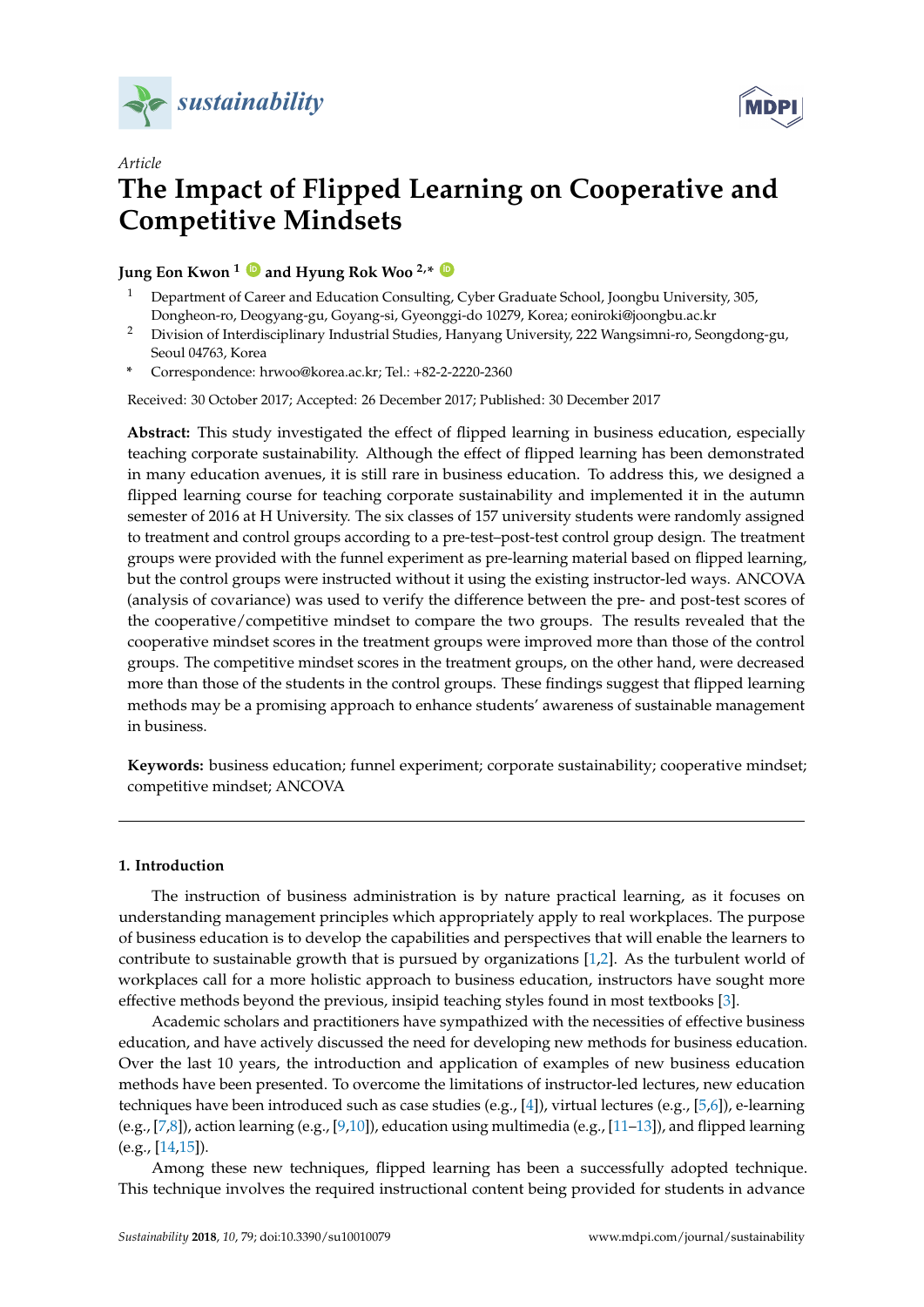outside of the classroom, which requires the students to attempt to study it prior to in-class learning, and it meets the constructivist definition of learner-centered education [\[16\]](#page-11-12). Learning, from the constructivist perspective, is the process through which learners construct knowledge by themselves instead of receiving information passively [\[17\]](#page-11-13). In flipped learning, the emphasis is on learners actively participating in their own learning as the makers of meaning and knowledge through diverse interactions. In addition to increasing knowledge, flipped learning can positively change learners' attitudes and thinking. As compared to other traditional learning, the differential effects of studying in a flipped learning setting were examined on self-efficacy beliefs, intrinsic motivation and learning performance [\[18\]](#page-11-14); creative thinking [\[19\]](#page-11-15); metacognition and critical thinking [\[20\]](#page-11-16).

The present study introduced flipped learning into a business education course and sought to verify the effects and particularly took into account that there are difficulties and limitations in teaching the concept of sustainable business. While there are many varied interpretations of sustainability in business, sustainability generally addresses justice related to the economy, environment and society, beyond the classical competing interests [\[21\]](#page-11-17). Currently, due to the increasing uncertainty of modern business environments, the survival formulas of organizations are becoming more complicated. Accordingly, organizations are adjusting the directions and perspectives of corporate strategies to cope with the uncertainty appropriately and attempt to implement the principles of sustainability into their practices [\[22\]](#page-11-18).

Under the mindset of sustainability, competitors are not merely a target to overcome, but rather are viewed as having the potential to be changed into a partner that shares the new values of cooperation and coexistence [\[23\]](#page-11-19). Furthermore, the new perspective of sustainability forced a reconsideration of business activities, only indiscriminately developing resources to pursue productivity and profitability without considering the potential external effects [\[24\]](#page-11-20). However, most business education does not reflect this change of the perspective. They employ the competitive perspective; engaging in instructor-led lectures cannot faithfully convey a sustainable point of view. The teachers instructing sustainability in business education are also being criticized, especially in that they preach merely declarative slogans [\[25\]](#page-11-21), the "promotion of virtue and reproval of vice".

In order to improve the effects of educational interventions on the learning of the concept of sustainable business, flipped learning using Nelson's funnel experiment was employed and investigated in this study. This experiment was popularized after being introduced in Deming's book [\[26\]](#page-11-22), "Out of Crisis", where he quoted Dr. Nelson, Director of Statistical Methods, Nashua Corporation. It has been used as a tool to demonstrate the means of over-control and tampering through marble dynamics [\[27](#page-12-0)[,28\]](#page-12-1). It also can be interpreted as a lesson concerning unlimited competition or leadership [\[29\]](#page-12-2). By assigning the funnel experiment as homework prior to class, the present study aimed to verify the effectiveness of flipped learning in business education, that is, determine whether it is a helpful teaching method for students to recognize the problems that will be brought about by tampering and competition and to be aware of the importance of sustainability in business. Thus, the proposed flipped learning experiment was conducted to address the following research questions:

- (1) Is the effect of flipped learning also appropriate to business education as with chemistry, engineering, algebra, nursing, and so on?
- (2) What changes will students experience through the attainment of flipped learning for sustainability?
- (3) Is Nelson's funnel experiment effective as a pre-learning material for flipped learning?

The attempts and results of the present study can also provide implications for the developmental direction of sustainability education and the improvement of the business education process in universities.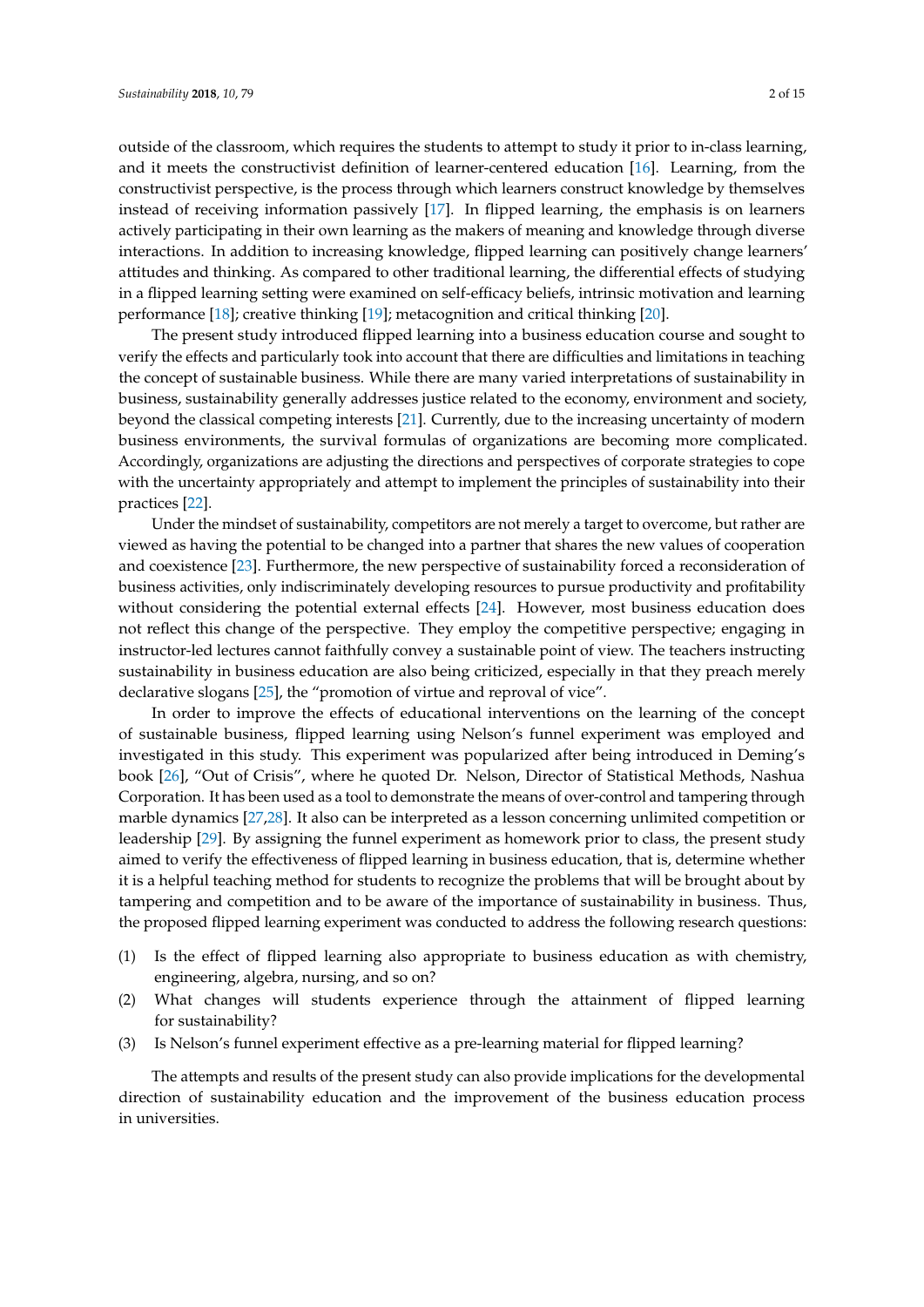#### **2. Background**

#### *2.1. Flipped Learning*

The existing instructor-centered or instructor-led classes presented as an education method suitable for industrial society are effective for mass communication of information, but are not suitable for leading creative knowledge and the socialization of knowledge required in the modern, information-oriented society [\[19](#page-11-15)[,30\]](#page-12-3). Therefore, new educational approaches have been proposed to rectify the shortcomings of instructor-centered methods through the use of learner-centered methods, and flipped learning is a notable paradigm among these. It is a form of blended learning that inverts the order of lecture and assignment, often described more simply as 'school work at home and home work at school'. In flipped learning, students study the instrumental content at home before the classroom, while the lecture time, which was traditionally conducted in the classroom, is now free to employ collaborative and hands-on activities such as discussions, exercise questions, and team projects in classrooms [\[31\]](#page-12-4). Recently, flipped learning has emerged as an effective teaching method that increases students' interaction and deeper engagement [\[32\]](#page-12-5).

Flipped learning has become popular since 2006, when it was used by Bergmann and Sams, chemistry instructors at Woodland Park High School in Colorado [\[33,](#page-12-6)[34\]](#page-12-7). This high school, which is in a suburban area, had significant issues regarding absent students. These frequent absences led to difficulties for students to understand curriculum content and keep up with class progress. The two instructors took it upon themselves to develop the contents of the class in the form of video lectures and post them online. In other words, they used digital media to move the lectures to students' homes and used interactive practices to move the traditional homework to inside their classroom. Through their pioneering efforts, their students were able to supplement their learning and their learning opportunities were enhanced. Flipped learning can also be termed "reversed instruction", "blended learning", "inverted classroom", or "24/7 classroom" [\[34\]](#page-12-7).

Bishop and Verleger [\[35\]](#page-12-8) reviewed 24 studies and refined flipped learning, focusing on student-centered learning, which emphasizes "learning by doing". The basis of flipped learning is active learning and builds over constructivism [\[36\]](#page-12-9). It embraces problem-based learning, peer-assisted learning, cooperative learning, and collaborative learning under active learning [\[37\]](#page-12-10). After all, flipped learning, which stresses the instructor's role as a coach, is a pedagogical option to provide opportunities for interactive and dynamic engagement in the learning process [\[38\]](#page-12-11). Their role is not lecturing all the answers in the class, but observing, supporting students and providing feedback [\[20\]](#page-11-16). It is considered as an alternative to traditional teaching methods to improve the student's motivation. The characteristics of flipped learning are identified with constructivist learning theory as better communication with the teacher during face-to-face class time; the participation of students in constructing their awareness; an emphasis on discovery, experimentation and verifying hypotheses; project work and enquiry-based learning methods; an understanding of the learning process through reflection and self-assessment [\[39](#page-12-12)[–41\]](#page-12-13).

Such flipped learning has attracted attention among educators and researchers as an innovative model which uses various technologies to mediate between teaching and learning [\[37](#page-12-10)[,42\]](#page-12-14). Previous studies have found that over 80% of undergraduate students prefer the flipped classroom over existing traditional teaching methods [\[30,](#page-12-3)[43\]](#page-12-15). An important advantage of flipped learning is to promote learners' cooperation and innovation [\[44\]](#page-12-16). Furthermore, flipped learning was found to contribute positively to learners' interaction and active learning [\[45\]](#page-12-17), creative thinking [\[19\]](#page-11-15), interests [\[46\]](#page-12-18), learning performance [\[18,](#page-11-14)[47\]](#page-12-19), and behavioral and emotional engagement [\[48\]](#page-12-20).

Despite the increase in literature regrading flipped learning, the research that applies flipped learning to business education has received relatively less attention [\[49\]](#page-12-21)—especially in the disciplines related to corporate sustainability. Therefore, in this study, a flipped classroom was used to teach corporate sustainability in a business course using the funnel experiment and the results are examined according to the educational effects.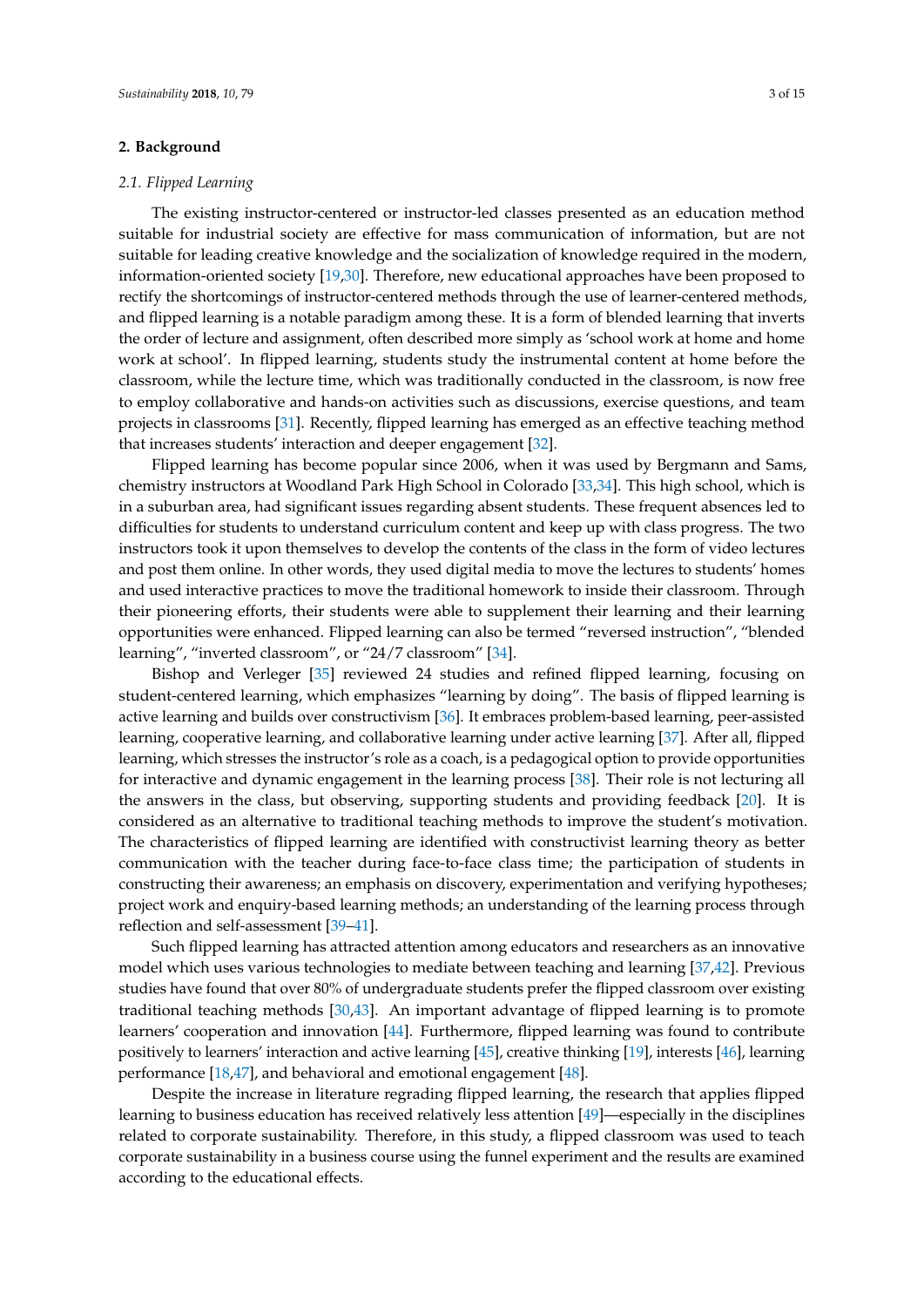The present study used Nelson's funnel experiment as the pre-class learning material for flipped learning. This experiment is a well-known subject often used to illustrate the adverse effects of tampering or over-adjustment [27[,50](#page-12-22)-52]. To do this, it uses a funnel installed downward and at a fixed height above a table (see Figure 1). A point on the center of the table is designated as the target, the "bull's eye". This experiment involves repeatedly dropping a marble into the funnel and tracking its landing positions. Before releasing each marble, participants can manipulate the funnel to get the marbles to come to rest on the target. However, it is not easy to achieve the objective and get the marble to come to a stop on the target. Even if the funnel is aimed precisely at the target, there are always to a certain extent uncontrollable variables—as is often seen when the marbles hit the table and bounce and roll off in random directions and various distances.

<span id="page-3-0"></span>

**Figure 1.** Nelson's funnel experiment. **Figure 1.** Nelson's funnel experiment.

For this study, we developed a simulation tool using Microsoft Excel (Redmond, WA, USA) to Through the course of dropping the marbles, the following four adjustment rules are proposed  $\mathbf{f}$ for illustration purposes, which can be present in the common management behaviors of real<br>  $\frac{1}{2}$ rules simultaneously for the same case. This result is not static because the tool randomly generates the tool randomly generates the tool randomly generates the tool randomly generates the tool randomly generates the too workplaces [\[26](#page-11-22)[,29](#page-12-2)[,53\]](#page-13-0).

Rule 1 (no adjustment to the funnel apparatus) is to leave the funnel as it is without moving it  $\mathbb{R}^n$ even if the position where the marble has stopped is not on the target. That is, after aiming the position  $\epsilon$ of the funnel over the target at the beginning, the funnel cannot be moved again.

Rule 2 (move the funnel apparatus relative to the last position) is to adjust the funnel position each time in the opposite direction and by the same distance from the target. In other words, after each marble is dropped and come to a rest, the error is measured as the distance and direction of the marble away from the target. Then, in an effort to reduce the error, the funnel is moved from its current position in the opposite direction by the same distance as the previous error. Thus, this rule compensates for relative errors in the previous drop each time.

The same as for Rule 2, Rule 3 (move the funnel apparatus relative to the target) is also to adjust the funnel position each time in order to compensate for any error in the dropped marble compared to the target. However, this rule refers to the original target as a basis for the adjustment rather than the last position of the funnel. In other words, we must first move the funnel to the original target point each time, and then move it by the same distance in the opposite direction to the error.

Rule 4 (place the funnel apparatus over the last position) is to aim the funnel at the spot where the marble last came to rest. Under Rule 4, we center the funnel right over the resting position of the marble that was just dropped.

For this study, we developed a simulation tool using Microsoft Excel (Redmond, WA, USA) to make it easier for students to understand, which can be found in the supplementary material of this article. Using the material, Figure [2](#page-4-0) shows the result after 70 consecutive drops from each of the four rules simultaneously for the same case. This result is not static because the tool randomly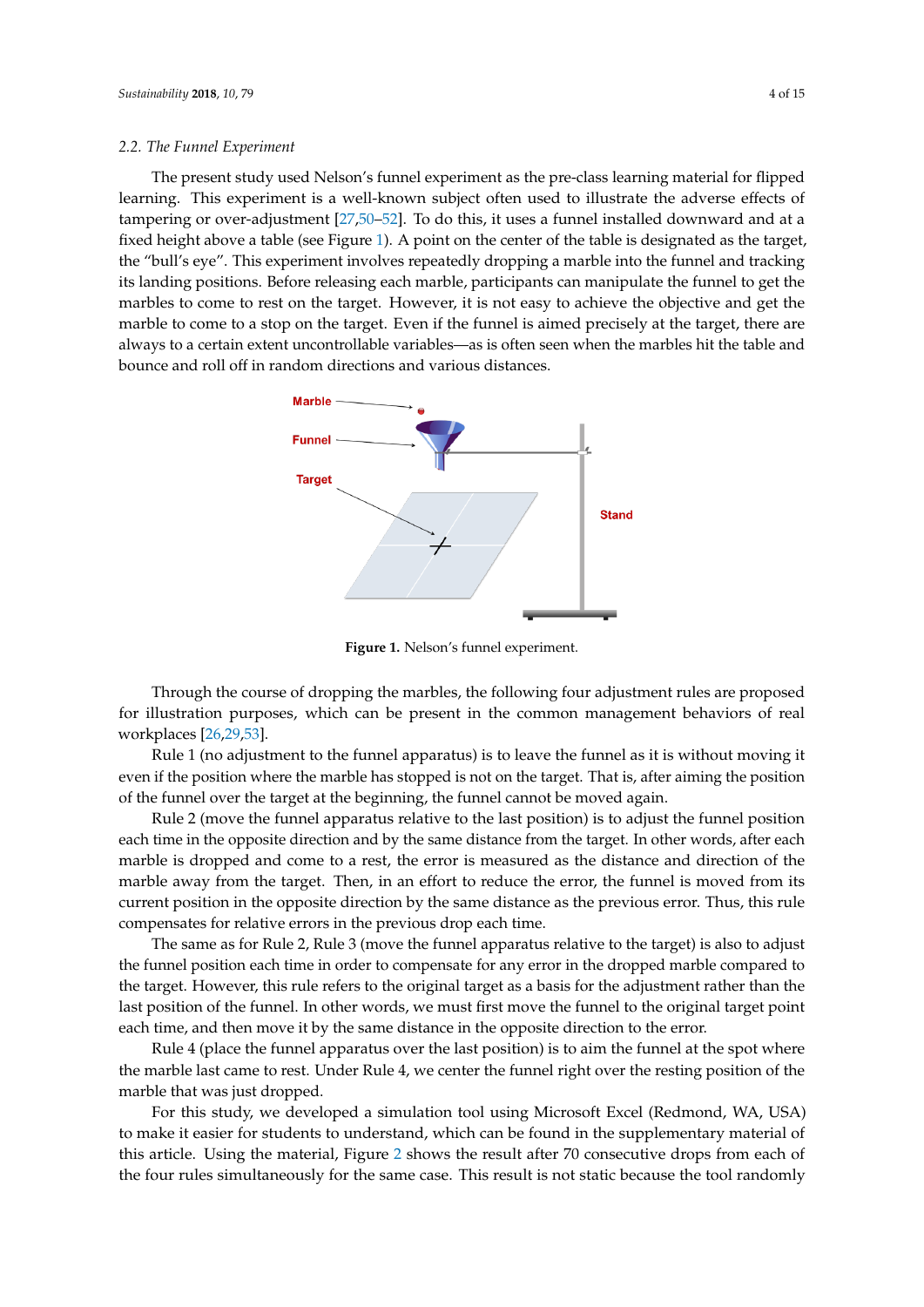generates each case, and it reflects the inability to predict the direction and distance of a dropped marble bounced and rolled off the table. The scatter plot visualizing the results due to the rules will help to illustrate the differences between each rule.

<span id="page-4-0"></span>

apparatus relative to the last position; (c) Move the funnel apparatus relative to the target; (d) Place the funnel apparatus over the last position. **Figure 2.** Results of the four rules. (**a**) No adjustment to the funnel apparatus; (**b**) Move the funnel

 $\sigma$  and  $\sigma$  are most experimental participants consider Rules 2, and 4 to be more worthwhile with with with  $\sigma$ Since most people want to make an effort to improve the error of the marble position in relation to the target, they tend to not evaluate Rule 1 as a good strategy. However, as shown in Figure [2,](#page-4-0) the results from the simulations are more disappointing in the case of Rules 2, 3, and 4 than Rule 1. Rule 1 is to not take any action even if an error occurs because there is no knowledge about the target and correct their target and correct their target and correct the target and correct the target and correct the target error and the error is not controllable. It is meaningful in that it accepts the error at the present level,<br>expansion of the controllable. It is meaningful in that it accepts the error at the present level, acknowledges the cause of the error, and continuously adheres to or pursues the original purpose.<br>It can be likely

However, most experimental participants consider Rules 2, 3, and 4 to be more worthwhile with a<br>However, most experimental participants consider Rules 2, 3, and 4 to be more worthwhile with a view to reducing the uncontrollable errors due to the marble's bouncing on the table. Deming [\[26\]](#page-11-22) calls<br>" the actions taken to improve errors despite no knowledge of the cause of the errors as "tampering".<br>The contract of the opposite direction is adjusted in the cause of the errors as "tampering". To review the three rules one by one in terms of the real world, Rule 2 is similar to shooting. People tend<br>The three rival national contract of the three rival is stated to show the competition of the three rivals is to check the results of shooting that are away from the target and correct their targeting while shooting.<br>The orientation of the opponent of the check the check that is a short of the check the check the check the ch They offset their targeting by the errors of the position of bullet holes in relation to the target and the target and expect that they would hit the target in new attempt. It can be likened to leaders in organizations,  $\frac{1}{2}$ who respond recklessly to every situation or immediately intervene even in simple mistakes.<br>Part of the computation of the computation of the computation in the computation of the computation of the compu

Rule 3 creates the shape like a bowtie as the funnel position is adjusted in the opposite direction is and the shape like a bowtie as the funnel position is adjusted in the opposite direction and distance from the original target. It can be compared to the competition between rival nations and the message of the message of the message of the message of the message of the message of the message of the message of to develop nuclear weapons who are immediately counteracting the previous acts of the opponent.<br>The cannot accurate that is connected to the cannot actual the cannot cannot be a set of the opponent. They only tend to intensify their competition while checking the nuclear arsenal of their opponent.<br>They only tend to intensify their competition while checking the nuclear arsenal of their opponent. Rule 3 can be found in the infinite price competition in business, the competitive development of Rule 3 can be required a complement are equated and the second and the instructors, instructors, instructors, instructors, in natural resources, and competitively rising trade barriers.

principal or standard or the original intent of the education will generate a message to another and the next person delivers the message to another consecutively. It can be seen that when the message  $\frac{1}{2}$ Rule 4 is similar to the telephone game, in which one person whispers a message to another and has reached the final person, the message has been distorted to the extent that one cannot accurately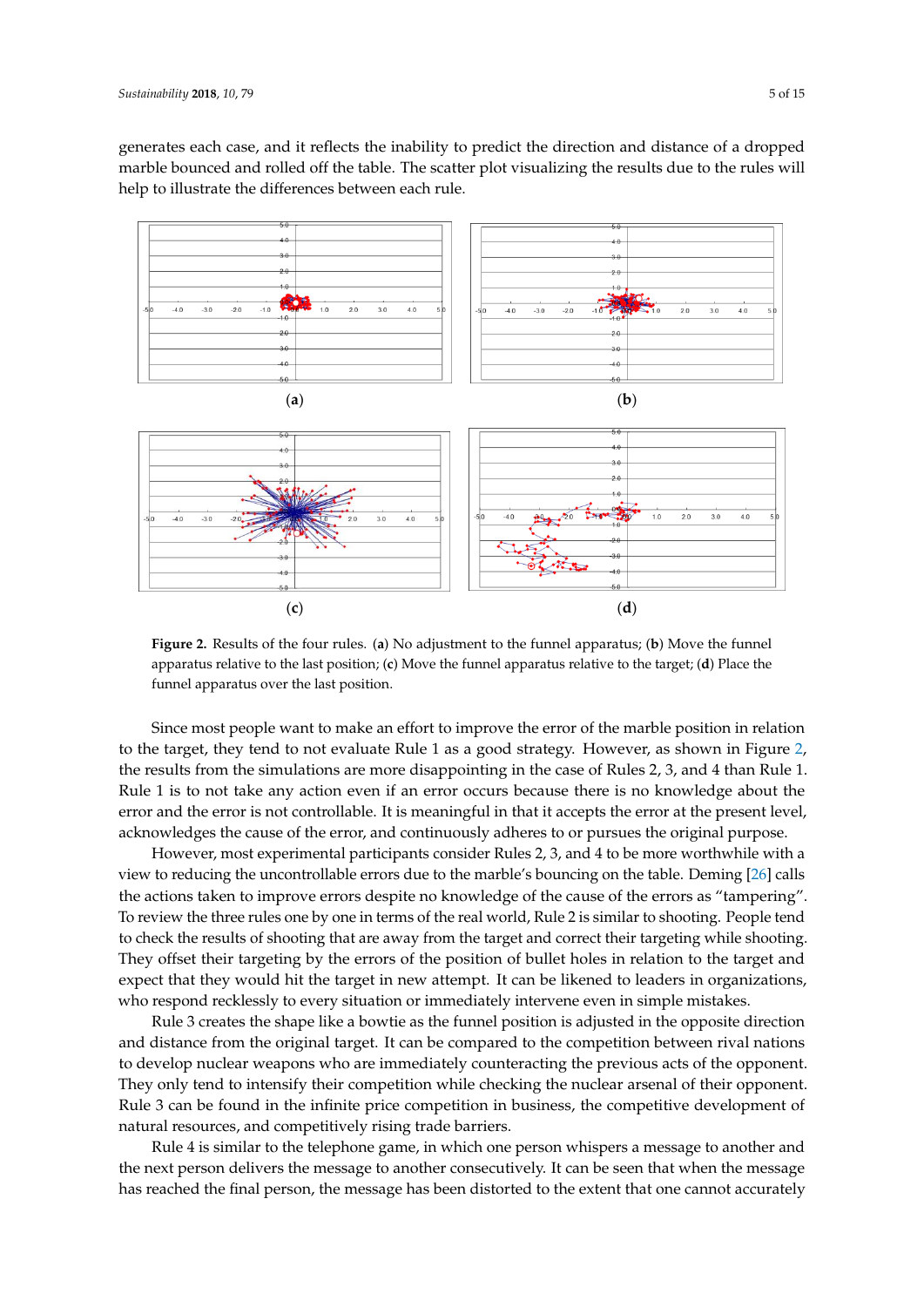guess the original message. The adverse effects of a train-the-trainer program without employing regular standards corresponds to the foregoing. In cases where new workers or unskilled workers of an enterprise are educated and they educate their junior employees as instructors, if there is no principle or standard, the original intent of the education will gradually be distorted. Such is the case when competing countries or enterprises benchmark success cases indiscriminately without principles; they achieve results similar to Rule 4. Also worth mentioning, a common point between Rule 3 and Rule 4 is to forget the original target and to solely depend on the previous result.

#### *2.3. Corporate Sustainability Education*

Organizations are the fundamental cell of the social world in which we live [\[54,](#page-13-1)[55\]](#page-13-2). Thus, their activities affect the economic, environmental and social dimensions of their context [\[56\]](#page-13-3). However, as business has been considered a major cause of social, environmental and economic problems since the 1990s, reflections have emerged on the traditional business model for investors focused on maximum short-term profits and the need for a more ethical and humane approach to business [\[57–](#page-13-4)[59\]](#page-13-5).

These phenomena are widely acknowledged today in words such as corporate citizenship, business ethics, corporate social responsibility, sustainable business, and corporate sustainability. Although the diverse concepts express their unique meanings, they commonly emphasize an interrelation between the competitive advantage of company and social influence, as well as moral obligations for the environment, economy and society [\[55](#page-13-2)[,57](#page-13-4)[,60](#page-13-6)[,61\]](#page-13-7).

Corporate sustainability is defined as "meeting the needs of a firm's direct and indirect stakeholders without compromising its ability to meet the needs of future stakeholders as well" [\[62](#page-13-8)[,63\]](#page-13-9). The principal stakeholders involve shareholders, employees, clients, suppliers, pressure groups, communities, and so forth. Companies have taken environmental and social issues into consideration in an interdisciplinary way. Implementing corporate sustainability in an organization always entails seeking a renewal of strategic management [\[63\]](#page-13-9).

Traditional strategic management has a tendency to adhere to competitive perspectives that growth and survival only come from outperforming and beating competitors. From now on, competitive perspectives are not enough to embrace corporate sustainability. Corporate sustainability demands to be free from the competitive view that the aim is to fight against rivals for market share within a given industry. Coopetition, a compound term of cooperation and competition, even appears in many contemporary industries [\[23](#page-11-19)[,64](#page-13-10)[,65\]](#page-13-11). The revolutionary mindset of cooperative competition starts with the recognition of sustainability-based strategies that most of one's own success can depend on the success of others [\[65](#page-13-11)[,66\]](#page-13-12).

Business education seems still immature for teaching these trends to improve socio-environmental performance beyond economic performance, such as the paradoxical coopetition promoting cooperation between the competing firms [\[21\]](#page-11-17). Schools are still used to teaching business as a "zero-sum" or "winner takes all" game and lack experience in considering it from the wider view of corporate sustainability. Therefore, it is indispensable that new teaching methodologies are developed to alleviate these issues and to promote the understanding of sustainability [\[24,](#page-11-20)[67\]](#page-13-13).

In this study, a flipped learning experiment was conducted to explore the alternative methodologies. To evaluate its effectiveness in sustainability education, the learning outcome was measured by students' shifting cooperativeness and competitiveness mindsets. The learning outcomes associated with sustainability education have been focused on knowledge regarding sustainability as well as behavior towards sustainability and emphasized the affective attributes to connect both of them [\[24](#page-11-20)[,68,](#page-13-14)[69\]](#page-13-15). Researchers commonly categorize the types of attribute needed to achieve success in a social dilemma context as cooperativeness and competitiveness [\[70](#page-13-16)[,71\]](#page-13-17). The two concepts are salient by definition, "whereas cooperative and prosocial people tend to maximize joint outcomes and to foster equality between the self and the other; Competitive and proself people tend to maximize the relative advantage over the other's outcome" [\[71\]](#page-13-17). As both the cooperative and competitive mindset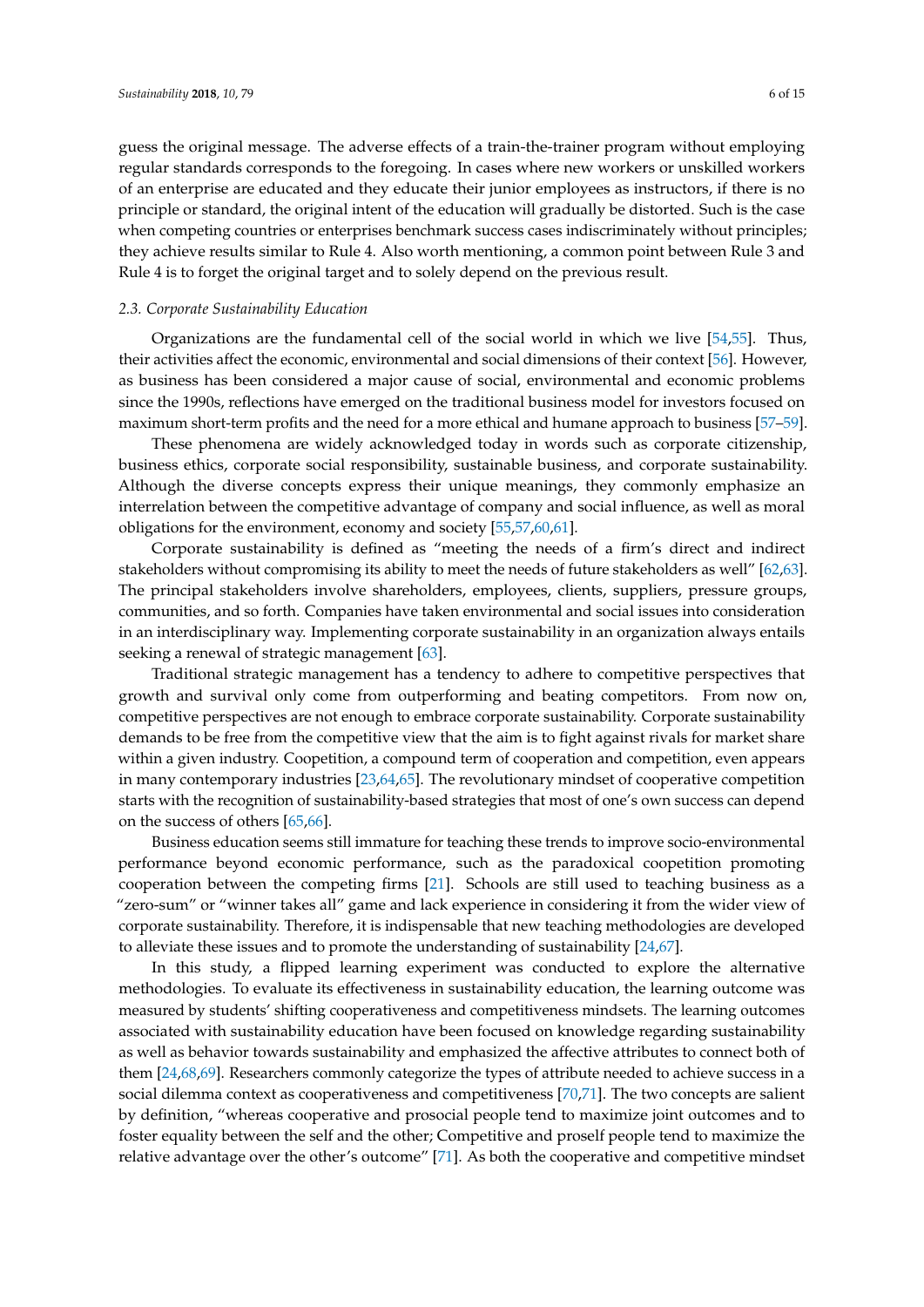are composed of three sub-dimensions termed beliefs, behavioral tendencies, and feelings, they are reckoned to be robust learning outcomes.

#### **3. Flipped Learning Design and Data Collection**

The aforementioned rules and implied understandings in the funnel experiment were applied to the design of flipped learning. The class was designed with the expectation that the students can effectively recognize the meaning and importance of corporate sustainability (see Table [1\)](#page-6-0). We took notice of Rules 3 and 4 and specifically anticipated that the students would detect the fact that the rules neglect the original mission or purpose and thus result in negative outcomes.

<span id="page-6-0"></span>

| <b>Stage</b>                  | <b>Treatment</b>                                                                                                                               |  |  |  |  |  |
|-------------------------------|------------------------------------------------------------------------------------------------------------------------------------------------|--|--|--|--|--|
| 1. Preparation $(D - 2$ week) | Pre-measurement: cooperative/competitive mindset scales                                                                                        |  |  |  |  |  |
| 2. Pre-class $(D - 1$ week)   | Funnel experiment introduction and practice                                                                                                    |  |  |  |  |  |
|                               | Introduction to the funnel experiment, explanation of the four rules<br>(1)<br>and personal practice                                           |  |  |  |  |  |
|                               | Check the results of practice, Excel simulator for funnel experiment<br>(2)                                                                    |  |  |  |  |  |
|                               | Topic of discussion:                                                                                                                           |  |  |  |  |  |
|                               | (1)<br>What is the rule that was selected as being effective after hearing the<br>explanation for the first time?                              |  |  |  |  |  |
| 3. In-class (D day)           | Why does rule 1 involve the least variation? Why do Rules 2, 3 and 4<br>(2)<br>involve large variations?                                       |  |  |  |  |  |
|                               | What activities in business are the four rules compared to? Or, what<br>(3)<br>activities in personal lives can the four rules be compared to? |  |  |  |  |  |
| 4. Post-class $(D + 1$ week)  | Post-measurement: cooperative/competitive mindset scales                                                                                       |  |  |  |  |  |

**Table 1.** Flipped learning flow chart.

The lectures for the flipped learning were given to natural science and engineering students of H University that were taking compulsory undergraduate courses related to theories of business administration. The course was primarily taken by undergraduate students in their third and fourth year of study, and was used for a total of six classes. A pre-test–post-test control group design was used in order to measure the changes resulting from the experimental treatments [\[72\]](#page-13-18). This experimental study was conducted over three weeks during the 2016 autumn semester. The average number of students per class was 26.17, and the total number was 157. The course was composed of 16 sessions in total. Two of these sessions dealt with sustainability for organizations, for which the flipped learning was applied in this research. The classes were randomly divided into two groups to test the objective causal relationships of the learning effect. Three classes were operated as a treatment group, which received the flipped learning methods using the funnel experiments, and three other classes were used as control groups receiving instructor-centered methods.

In the preparation stage, the cooperative/competitive mindset of students was measured using 23 questions developed by Xie, et al. [\[73\]](#page-13-19) and validated by Lu, et al. [\[71\]](#page-13-17). All of the students in the treatment group as well as the control group were blinded from the purpose of study by explaining it simply as a questionnaire for the thesis of a student in a doctorate course of H University. The cooperative/competitive mindset scales consist of 13 items for cooperative tendencies and 10 items for competitive tendencies. All items were assessed using a six-point scale. The six-point scale is known to have advantages for improving reliability and discrimination [\[74\]](#page-13-20).

The funnel experiment was only given to the treatment group at the pre-class stage as homework. The students from the treatment group were provided with a simple explanation regarding only the funnel manipulation methods under the four rules and were instructed to practice by themselves. To help the students practice, the MS-Excel simulator for the funnel experiment was provided as it was in other research (e.g., [\[52,](#page-12-23)[75\]](#page-13-21)). Through this simulator, the students can accurately see the four rules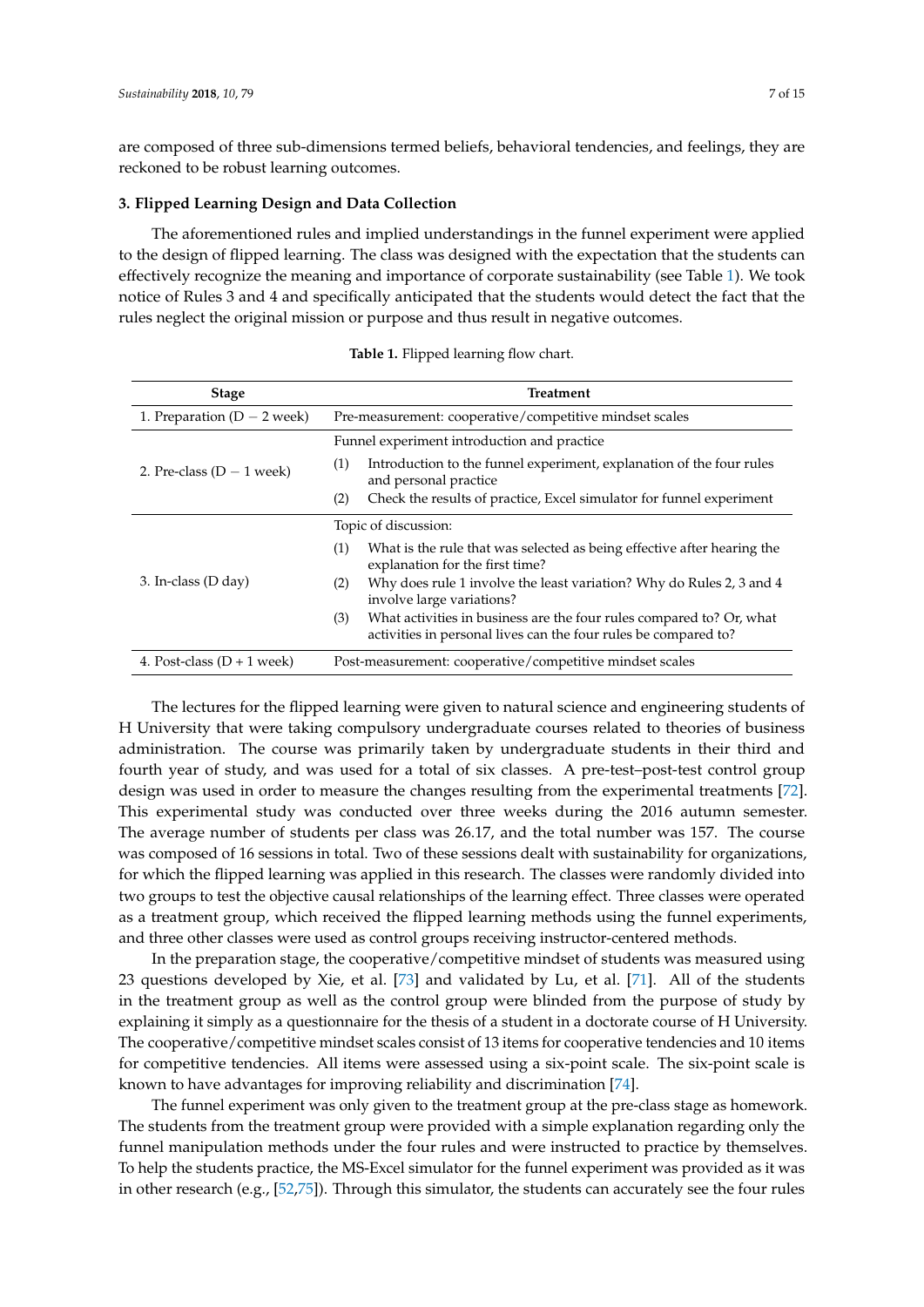of the funnel experiment and estimate the experimental results independently. However, the effects of each rule and the meanings applicable to business were not explicitly explained.

During the in-class stage, the students from the control group were taught sustainability through an instructor-centered method, whereas the students from the treatment group discussed the business implications of the experiment having already completed it as the homework a week ago. After the students of the treatment group were divided into five or six teams by chance and came up with some topics, as shown in Table [1,](#page-6-0) the results of their discussions were combined and presented by each team. At the end of the lecture, the instructor introduced the meaning of the term "tampering" as claimed by Deming. The instructor explained the necessity of not losing the original, absolutely pure purpose and to avoid excessive competition and the value with regard to Rules 3 and 4 in particular. Concepts such as sustainability and competition were clarified in linkage with the results of the discussion to complete the lecture.

In the post-class stage, the same surveys from the preparation stage were again given to the treatment group and control group. The purpose of these repeated measurements of a pre-test–post-test control group design is to compare whether the flipped learning instruction had an effect on the attitudes of the students before and after the experimental intervention [\[72](#page-13-18)[,76\]](#page-13-22).

#### **4. Analysis and Results**

Of the 157 study participants, 108 (68.8%) were male students. The Cronbach's reliability coefficients for the cooperative/competitive mindset scales were 0.87–0.93 in the treatment group and 0.86–0.94 in the control group. Since the results exceeded the general standard value of 0.80, the internal consistency of measures was judged to be acceptable [\[77](#page-13-23)[,78\]](#page-13-24). Table [2](#page-7-0) shows descriptive statistics including the mean, standard deviation, and mean difference in cooperative/competitive mindset between the pre-test and post-test.

| <b>Factors</b>         | Group                           | N               | <b>Pre-Test</b>      |                      | Post-Test            |                      | Mean                          |                               |
|------------------------|---------------------------------|-----------------|----------------------|----------------------|----------------------|----------------------|-------------------------------|-------------------------------|
|                        |                                 |                 | Mean                 | SD                   | Mean                 | <b>SD</b>            | <b>Difference</b>             | Cohen's d                     |
| Cooperative<br>mindset | Treatment<br>Control<br>Overall | 81<br>76<br>157 | 3.50<br>3.54<br>3.52 | 0.82<br>0.79<br>0.80 | 4.04<br>3.63<br>3.84 | 0.99<br>0.90<br>0.96 | 0.54<br>0.09<br>0.32          | 0.45<br>0.08<br>0.27          |
| Competitive<br>mindset | Treatment<br>Control<br>Overall | 81<br>76<br>157 | 3.62<br>3.73<br>3.67 | 0.89<br>1.00<br>0.95 | 3.07<br>3.58<br>3.31 | 0.95<br>0.99<br>1.00 | $-0.55$<br>$-0.15$<br>$-0.36$ | $-0.44$<br>$-0.11$<br>$-0.27$ |

<span id="page-7-0"></span>**Table 2.** Comparison of cooperative/competitive mindset between treatment and control groups.

First, the following tests were conducted to verify the homogeneity of the treatment group and the control group. The mean difference in the pre-test score of the cooperative mindset (treatment group mean = 3.50, control group mean = 3.54) was not significant  $(t = -0.311, p > 0.05)$ . The mean difference of the pre-test score of competitive mindset (treatment group mean = 3.62, control group mean = 3.73) was not significant ( $t = -0.713$ ,  $p > 0.05$ ). In addition, Levene's tests of the homogeneity of variances were also nonsignificant for all the dependent variables:  $F(1,155) = 0.21$ ,  $p > 0.05$  in the cooperative mindset;  $F(1,155) = 1.29$ ,  $p > 0.05$  in the competitive mindset. This result implies that the sampling of the treatment or control group was not extracted differently in terms of the cooperative/competitive mindset.

Based on the results of the comparison between the results of the pre-tests and post-tests of the cooperative/competitive mindset, the effect of the flipped learning design used in the present study can be roughly understood. In the cooperative mindset, with regard to mean changes between before and after the classes, the treatment group showed an increase of 0.54 (pre-test mean = 3.50, post-test mean = 4.04; Cohen's *d* = 0.45). However, the control group showed an increase of only 0.09 (pre-test mean = 3.54, post-test mean = 3.63; Cohen's  $d = 0.08$ ). In the competitive mindset, the treatment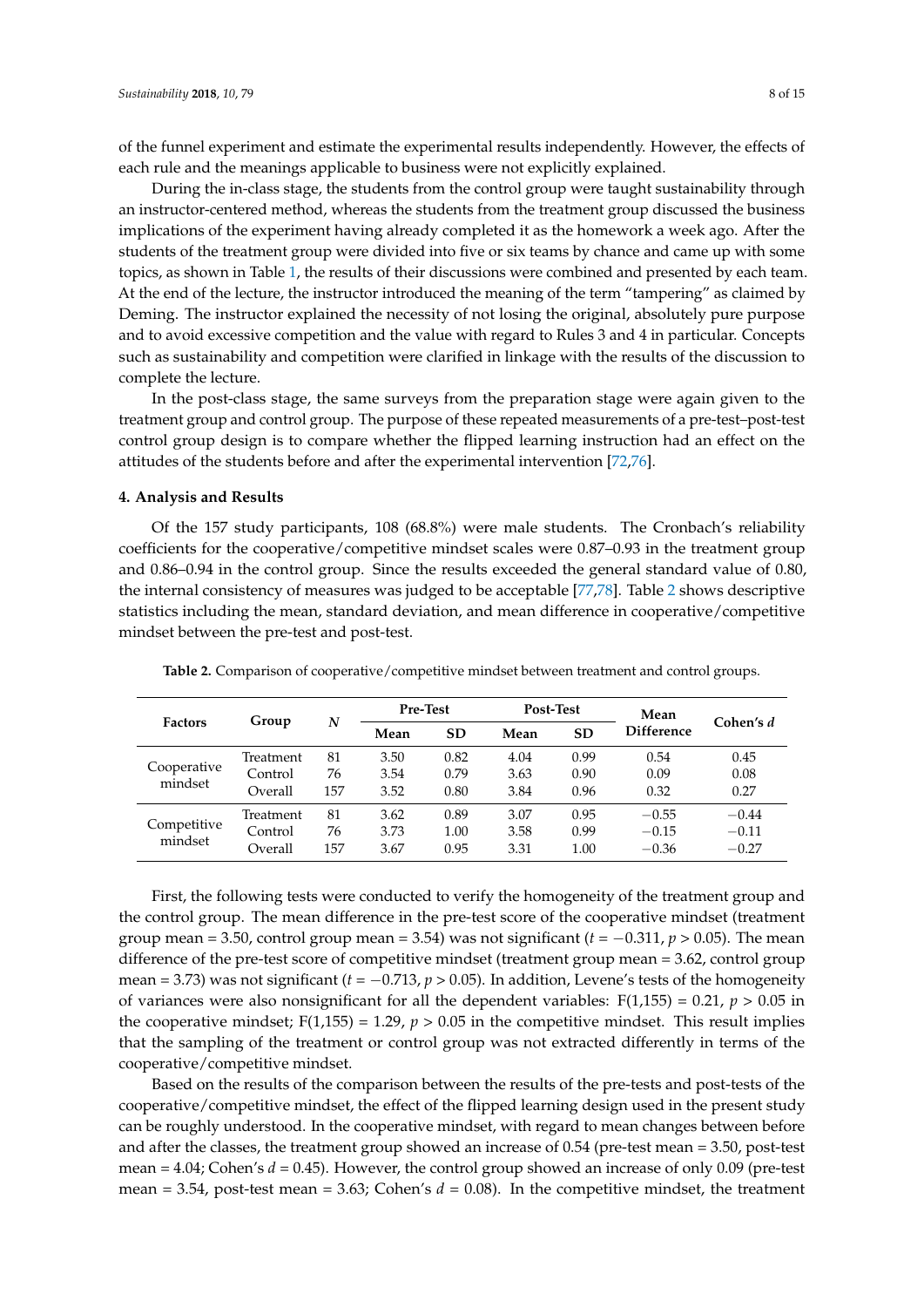group showed a decrease of 0.55 (pre-test mean = 3.62, post-test mean = 3.07; Cohen's  $d = -0.44$ ) and the control group was found to have a decrease of 0.15 (pre-test mean = 3.73, post-test mean = 3.58; Cohen's *d* = −0.11). According to the guideline initially suggested by Cohen [\[79\]](#page-13-25), such as small (*d* = 0.2), medium ( $d = 0.5$ ) and large ( $d = 0.8$ ), the mean differences in the treatment group between the pre-test and post-test regarding the cooperative/competitive mindset scores are near the 'medium' effect size [\[80\]](#page-14-0). Therefore, it can be estimated that the flipped learning design in the present study had the effect of increasing the cooperative mindset of the students while mitigating the competitive mindset.

To closely examine the statistical significance of the changes as such, an ANCOVA (analysis of covariance) was performed using the post-test scores as the dependent variable after setting the pre-test score as a covariate. Controlling the pre-test score as the covariate is known to increase statistical power by reducing the unexplained variance in the post-test score [\[76\]](#page-13-22). The mixed ANOVA (analysis of variance) were performed to confirm the basic two assumptions of the ANCOVA—the homogeneity of regression slopes and the homogeneity of variances of residual post-test scores. The interaction effects between time (pre-test and post-test) and group (treatment vs. control) were not significant:  $F(1,153) = 0.04$ ,  $p > 0.05$  in the cooperative mindset;  $F(1,153) = 0.03$ ,  $p > 0.05$  in the competitive mindset. Also, all the dependent variables were found to be not significant in Levene's tests of the equality of error variances: F(1,155) = 0.58,  $p > 0.05$  in the cooperative mindset; F(1,155) = 0.01, and  $p > 0.05$  in the competitive mindset. These results suggest that our data reasonably met the two assumptions.

Regarding the cooperative mindset, as depicted in Table [3,](#page-8-0) the results showed significant differences in the pre-test and post-test between the treatment group and the control group  $(F(1,154) = 7.60, p < 0.01, \eta^2 = 0.05)$ . The practically significant effect size for an  $\eta^2$  value was recommended to be 0.04 for social science research area, with 0.25 considered a moderate effect [\[81\]](#page-14-1). The effect size of 0.05 on the cooperative mindset is at a practically significant level, which means that the cooperative mindset of the treatment group was improved compared with the control group by the flipped learning designed in the present study.

<span id="page-8-0"></span>

| Source    | SS      | df  | MS    | F     | <i>p</i> -Value | Partial $\eta^2$ |
|-----------|---------|-----|-------|-------|-----------------|------------------|
| Model     | 8.38    | 2   | 4.19  | 4.72  | 0.01            | 0.06             |
| Intercept | 86.81   |     | 86.81 | 97.88 | 0.00            | 0.39             |
| Pre-test  | 1.80    |     | 1.80  | 2.03  | 0.16            | 0.01             |
| Group     | 6.74    |     | 6.74  | 7.60  | 0.01            | 0.05             |
| Error     | 136.58  | 154 | 0.89  |       |                 |                  |
| Total     | 2465.08 | 157 |       |       |                 |                  |

**Table 3.** ANCOVA for between-subject effects on cooperative mindset.

As for the competitive mindset, as depicted in Table [4,](#page-8-1) the results indicated significant differences in adjusted post-test means between the treatment group and the control group, and these are significant (F(1,154) = 10.45,  $p < 0.01$ ,  $\eta^2 = 0.06$ ). Further, the effect size of 0.06 on the competitive mindset were at a practically significant level. This means that the flipped learning designed in the present study was significantly effective in reducing the competitive mindset as compared with the control group.

**Table 4.** ANCOVA for between-subject effects on competitive mindset.

<span id="page-8-1"></span>

| Source    | SS      | df  | <b>MS</b> | F     | <i>v</i> -Value | Partial $\eta^2$ |
|-----------|---------|-----|-----------|-------|-----------------|------------------|
| Model     | 11.52   | 2   | 5.76      | 6.19  | 0.00            | 0.07             |
| Intercept | 85.22   | 1   | 85.22     | 91.52 | 0.00            | 0.37             |
| Pre-test  | 1.34    |     | 1.34      | 1.44  | 0.23            | 0.01             |
| Group     | 9.73    |     | 9.73      | 10.45 | 0.00            | 0.06             |
| Error     | 143.40  | 154 | 0.93      |       |                 |                  |
| Total     | 1879.67 | 157 |           |       |                 |                  |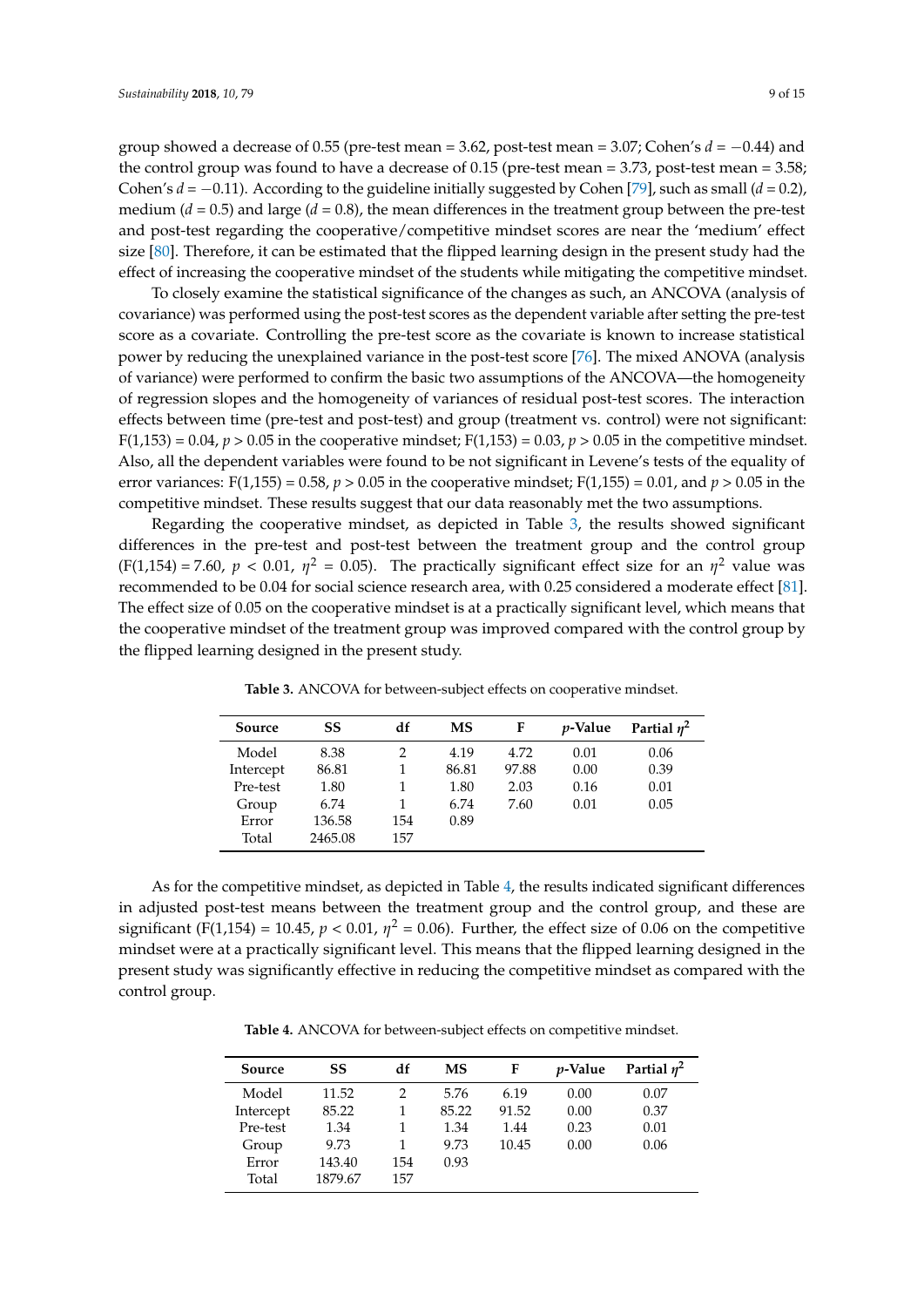In addition to examining the quantitative data, all students in the treatment groups participated in the semi-structured discussion with three questions, as shown in Table [1.](#page-6-0) The students could present the lessons and their thoughts regarding what they had learned through the funnel experiment at the team discussion. Through the discussion contents, we found that they had recognized, in an entertaining manner, the limits of competition as well as the importance of sustainability through the experiment. Here are some examples from the discussions as stated by students.

*"In rule 1, I was able to identify the importance of the real purpose* . . . *the mission in business. The 'WHY' should be kept unchanged compared to 'HOW' or 'WHAT.' In rule 3 and 4, it needs to be a higher concept, such as creating a new social value; not just winning in competition."*

*"This (experiment) was very fun. Similar to this experiment, too much resource development can result in a 'Butterfly Effect.' Especially in natural development, we should be careful about unconditionally following or competing against rival countries or companies."*

*"I learned the usefulness of benchmarking last semester. Benchmarking seems to be effective from a reasonable point of view. However, it is interesting that unconditionally following an advanced company is not always good benchmarking—at least not according to Rule 4."*

*"Very impressive. I was able to see how terrible the consequences of unconditionally competing against a competitor are in Rule 3. The way to prevent bleeding competition is to keep your own principles."*

*"This experiment showed us not to be glad now, but sad now. I saw the failure of 'management by exception.' Responding to all the deviations, without focusing on the high impact deviations, turned out even worse ... The unconditional diligence without exception was poisonous*."

#### **5. Discussion**

Although "flipped" is a recent buzzword in the education world [\[20\]](#page-11-16), studies which have applied flipped learning to business education have been scarce. In this study, we examined the effectiveness of a flipped learning method supported by the funnel experiment in enhancing students' understanding of the necessity of sustainability in business. The educational effect was measured as changes in the cooperative/competitive mindsets in the results from before and after the class, between the control groups taught with instructor-centered methods and the treatment groups that received the flipped-class intervention. The results from the present study showed that the cooperative mindset scores in the treatment group were more improved than those of the students in the control group. The competitive mindset scores in the treatment group, on the other hand, decreased more than those of the students in the control group. In the post-class discussions, the students also generated flexible ideas that had not previously been drawn from the studies involving the funnel experiment. Therefore, flipped learning can be regarded as a useful approach to change university students' cooperative/competitive mindset related to sustainability in business.

In terms of engagement, our flipped learning classes received the best impression from students. We understand in two ways that a key driver of these mindset changes could be students' engagement by the "fun" component. First, the funnel experiment employed as pre-learning material in this study can directly construct the gaming environment at home. This is clearly different from most flipped learning using short video clips of the course contents. In that cases, the contents of a lecture just moved from the classroom to a video clip, so our gamified simulator developed using Microsoft Excel can be more fun for students. It has been said that the participants grasped the exact meaning of the funnel experiment in a fun manner, by comparing the results of the simulation with those of the students' own practice. It is well known that fun is a key antecedent of effective informal learning and plays a major role in engaging students in the learning process [\[82\]](#page-14-2). Accordingly, our pre-learning material providing fun for students could have educational advantages, such as intrinsic motivation and experiential learning [\[83\]](#page-14-3).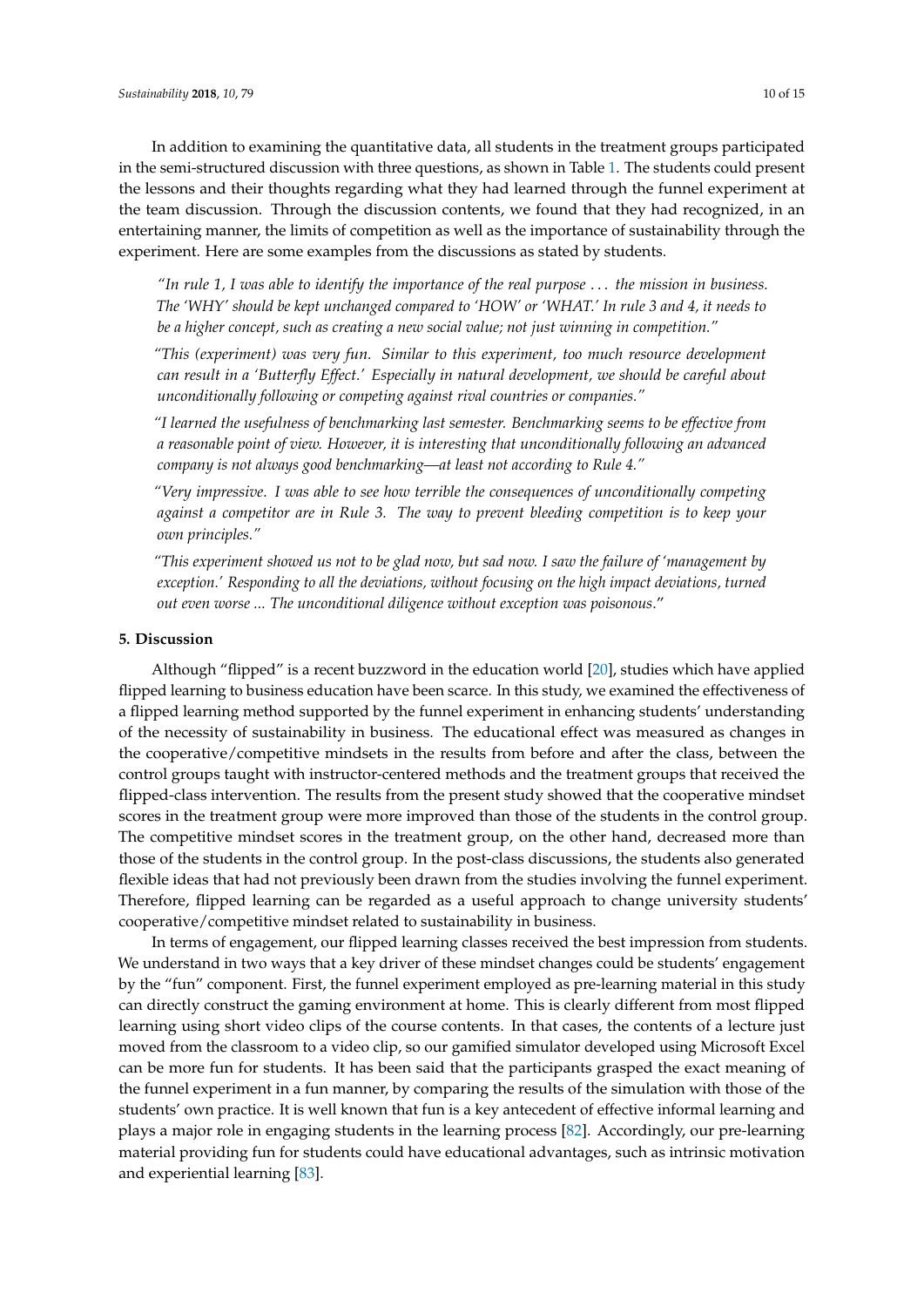Second, the component "peer learning" during in-class discussion could promote students' creativity or critical thinking. As the implied meanings of the funnel experiment applicable to business were not explicitly explained before the in-class stage (see Table [1\)](#page-6-0), the students were able to exchange their free-spirited opinions during the in-class discussion. We suppose that the ambiguity of a question like, "What are the relations between this funnel experiment and business administration?" builds up a comfortable and open-minded atmosphere for discussion. In such an atmosphere, students are asked to discuss concepts with one another. This peer learning could promote conceptual learning effectively [\[19\]](#page-11-15) and stimulate students' creative thinking [\[84\]](#page-14-4). Based on the high student engagement, the teacher's pedagogical instruction regarding corporate sustainability, competition, coopetition, etc., would have been fruitful.

The findings of this study contribute to business administration education from two perspectives. First, flipped learning can be seen as effective in business education, especially the education of corporate sustainability. The pedagogical effects confirmed in teaching corporate sustainability have practical implications, because there was a difficulty in relying on textbooks and instructor-led methods. Previous studies have indicated that flipped learning positively affected participating learners in terms of attitudes [\[44,](#page-12-16)[85\]](#page-14-5). Flipped learning will be helpful in overcoming the disadvantages of the existing business education when its advantages are considered. Second, a hands-on simulator can play a sufficient role as the pre-learning material in flipped learning. Although most flipped learning has used online video content as pre-learning material, a simulation tool developed using MS-Excel to implement the funnel experiment was adopted in this study, which helped students to actively participate in classes with curiosity and interest because fun could promote the effectiveness of education [\[82\]](#page-14-2). It can be seen that excellent pre-learning materials such as funnel experiments should be continuously studied and developed to be applied more systematically to flipped learning.

Based on the limitations of the present study, the following suggestions are considered necessary for future studies. First, the present study was conducted with natural science and engineering students at a university for a total of six classes. To generalize the effects of flipped learning, future studies should be conducted in diverse academic subject areas. In particular, flipped learning is worthwhile for application with employees in organizations. Second, the effect of flipped learning focused on cooperative/competitive mindsets in this study in order to measure changes related to sustainability. It is fruitful to diversify measures such as academic achievement, credit and satisfaction in the classroom. Third, potential biases such as gender, interest, preference and so on can distort the results. Although we use randomization to control the bias through assigning and selecting participants by chance, a more rigorous research design is required to detect the pure effect of flipped learning with consideration of the characteristics of participants. Finally, the present study was conducted for just three weeks. Although we rigorously applied the pre-test–post-test control group design, future studies are needed to verify the concrete effects over long periods of time, such as changes in actual behavior for sustainability.

**Supplementary Materials:** The simulator for the funnel experiment, developed using MS-Excel, is available online at [www.mdpi.com/2071-1050/10/1/79/s1.](www.mdpi.com/2071-1050/10/1/79/s1)

**Author Contributions:** Jung Eon Kwon proposed the research topic and wrote the manuscript. Hyung Rok Woo conceived the experiments and analyzed the data. All authors contributed equally to the development, implementation, and discussion for the present paper.

**Conflicts of Interest:** The authors declare no conflict of interest.

#### **References**

- <span id="page-10-0"></span>1. Anderson, L.; Mason, K.; Hibbert, P.; Rivers, C. Management education in turbulent times. *J. Manag. Educ.* **2017**, *41*, 303–306. [\[CrossRef\]](http://dx.doi.org/10.1177/1052562916682208)
- <span id="page-10-1"></span>2. Painter-morland, M. Philosophical assumptions undermining responsible management education. *J. Manag. Dev.* **2015**, *34*, 61–75. [\[CrossRef\]](http://dx.doi.org/10.1108/JMD-06-2014-0060)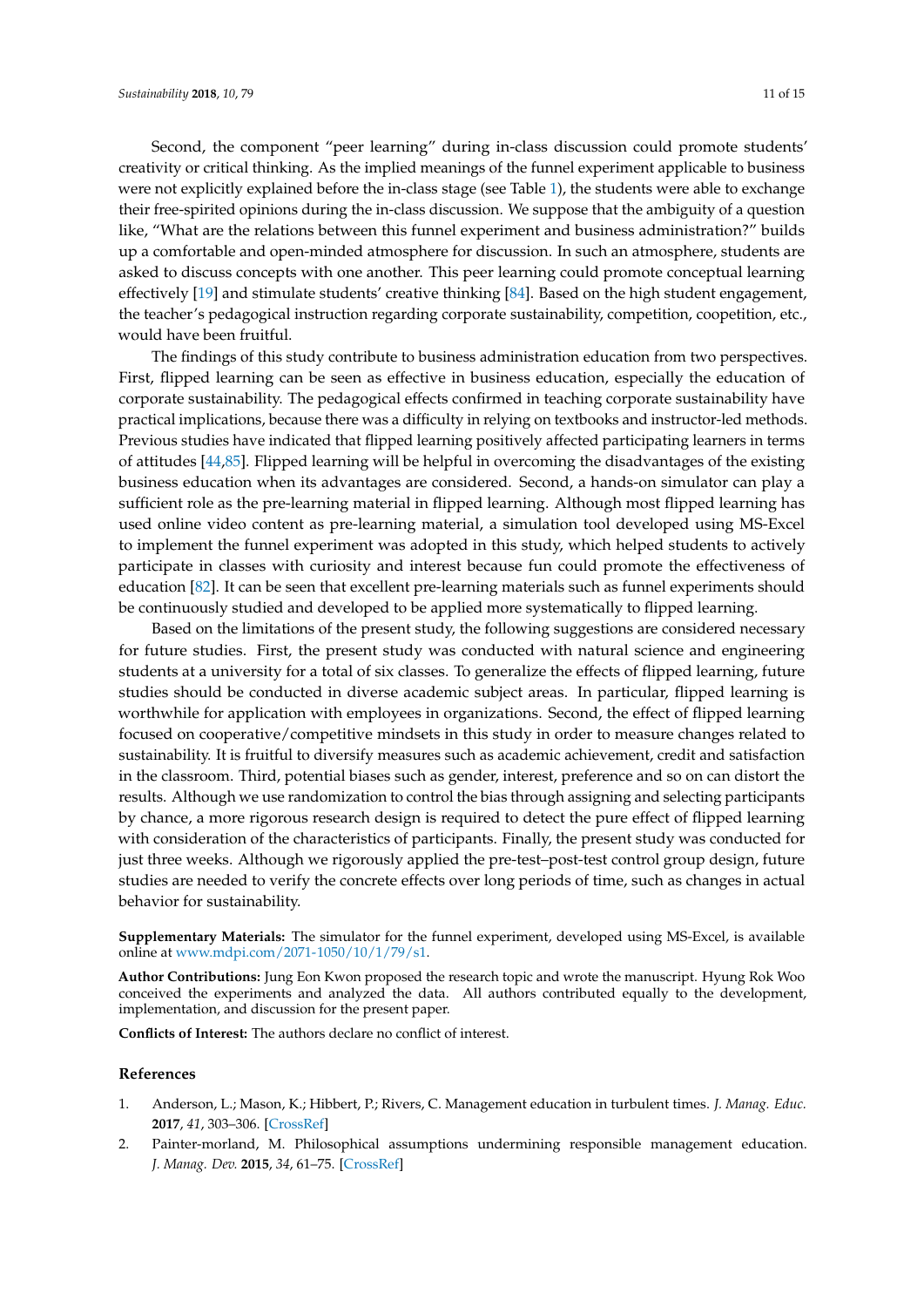- <span id="page-11-0"></span>3. Karakas, F.; Manisaligil, A.; Sarigollu, E. Management learning at the speed of life: Designing reflective, creative, and collaborative spaces for millenials. *Int. J. Manag. Educ.* **2015**, *13*, 237–248. [\[CrossRef\]](http://dx.doi.org/10.1016/j.ijme.2015.07.001)
- <span id="page-11-1"></span>4. Syed, A.A.S.G.; Shaikh, K.H.; Naqvi, S.A.H.; Shaikh, F.M. Impact of case study method of teaching on the job performance of business graduates, in the case of business administration department IBA-University of Sindh-Jamshoro. *Aust. J. Bus. Manag. Res.* **2011**, *1*, 105–109.
- <span id="page-11-2"></span>5. Ladyshewsky, R.K. The virtual professor and online teaching, administration and research: Issues for globally dispersed business faculty. *Int. J. E-Learn. Distance Educ.* **2016**, *32*.
- <span id="page-11-3"></span>6. Whitaker, J.; New, J.R.; Ireland, R.D. MOOCs and the online delivery of business education what's new? What's not? What now? *Acad. Manag. Learn. Educ.* **2016**, *15*, 345–365. [\[CrossRef\]](http://dx.doi.org/10.5465/amle.2013.0021)
- <span id="page-11-4"></span>7. Veltsos, J.R. Gamification in the business communication course. *Bus. Prof. Commun. Q.* **2017**, *80*, 194–216. [\[CrossRef\]](http://dx.doi.org/10.1177/2329490616676576)
- <span id="page-11-5"></span>8. Clarke, T. The advance of the MOOCs (massive open online courses): The impending globalisation of business education? *Educ. Train.* **2013**, *55*, 403–413. [\[CrossRef\]](http://dx.doi.org/10.1108/00400911311326036)
- <span id="page-11-6"></span>9. Da Silva, A.B. Action learning: Lecturers, learners, and managers at the center of management education. In *Human Centered Management in Executive Education*; Lepeley, M.-T., von Kimakowitz, E., Bardy, R., Eds.; Palgrave Macmillan: London, UK, 2016; Volume 1, pp. 219–233, ISBN 978-1-137-55540-3.
- <span id="page-11-7"></span>10. Seeman, C. Action learning in business education: Goals, impact, and global perspectives. *Tick. Acad. Bus. Librariansh. Rev.* **2015**, *1*, 19–22.
- <span id="page-11-8"></span>11. Madden, L.T.; Smith, A.D. Using photographs to integrate liberal arts learning in business education. *J. Manag. Educ.* **2015**, *39*, 116–140. [\[CrossRef\]](http://dx.doi.org/10.1177/1052562913512487)
- 12. Mwombeki, A. Multimedia technologies for business education augmentation in higher learning institutions. *Int. J. Comput. Inf. Technol.* **2016**, *5*, 131–138.
- <span id="page-11-9"></span>13. Sheppard, M.; Vibert, C. Cases for the net generation: An empirical examination of students' attitude toward multimedia case studies. *J. Educ. Bus.* **2016**, *91*, 101–107. [\[CrossRef\]](http://dx.doi.org/10.1080/08832323.2015.1128382)
- <span id="page-11-10"></span>14. Findlay-Thompson, S.; Mombourquette, P. Evaluation of a flipped classroom in an undergraduate business course. *Bus. Educ. Accredit.* **2014**, *6*, 63–71.
- <span id="page-11-11"></span>15. King, C.; Piotrowski, C. E-learning and flipped instruction integration in business education: A proposed pedagogical model. *J. Instr. Pedagog.* **2015**, *16*, 1–9.
- <span id="page-11-12"></span>16. Jarvis, W.; Halvorson, W.; Sadeque, S.; Johnston, S. A large class engagement (LCE) model based on service-dominant logic (SDL) and flipped classrooms. *Educ. Res. Perspect.* **2014**, *41*, 1–24.
- <span id="page-11-13"></span>17. Vygotsky, L.S. *Mind in Society: The Development of Higher Psychological Progresses*; Harvard University Press: New York, NY, USA, 1978; ISBN 0-674-57629-2.
- <span id="page-11-14"></span>18. Thai, N.T.T.; De Wever, B.; Valcke, M. The impact of a flipped classroom design on learning performance in higher education: Looking for the best "blend" of lectures and guiding questions with feedback. *Comput. Educ.* **2017**, *107*, 113–126. [\[CrossRef\]](http://dx.doi.org/10.1016/j.compedu.2017.01.003)
- <span id="page-11-15"></span>19. Al-Zahrani, A.M. From passive to active: The impact of the flipped classroom through social learning platforms on higher education students' creative thinking. *Br. J. Educ. Technol.* **2015**, *46*, 1133–1148. [\[CrossRef\]](http://dx.doi.org/10.1111/bjet.12353)
- <span id="page-11-16"></span>20. Van Vliet, E.A.; Winnips, J.C.; Brouwer, N. Flipped-class pedagogy enhances student metacognition and collaborative-learning strategies in higher education but effect does not persist. *Life Sci. Educ.* **2015**, *14*, 1–10. [\[CrossRef\]](http://dx.doi.org/10.1187/cbe.14-09-0141) [\[PubMed\]](http://www.ncbi.nlm.nih.gov/pubmed/26113628)
- <span id="page-11-17"></span>21. Landrum, N.E.; Ohsowski, B. Content trends in sustainable business education: An analysis of introductory courses in the USA. *Int. J. Sustain. High. Educ.* **2017**, *18*, 385–414. [\[CrossRef\]](http://dx.doi.org/10.1108/IJSHE-07-2016-0135)
- <span id="page-11-18"></span>22. Jerónimo Silvestre, W.; Antunes, P.; Leal Filho, W. The corporate sustainability typology: Analysing sustainability drivers and fostering sustainability at enterprises. *Technol. Econ. Dev. Econ.* **2016**. [\[CrossRef\]](http://dx.doi.org/10.3846/20294913.2016.1213199)
- <span id="page-11-19"></span>23. Ritala, P.; Sainio, L.-M. Coopetition for radical innovation: Technology, market and business-model perspectives. *Technol. Anal. Strateg. Manag.* **2014**, *26*, 155–169. [\[CrossRef\]](http://dx.doi.org/10.1080/09537325.2013.850476)
- <span id="page-11-20"></span>24. Stubbs, W.; Cocklin, C. Teaching sustainability to business students: Shifting mindsets. *Int. J. Sustain. High. Educ.* **2008**, *9*, 206–221. [\[CrossRef\]](http://dx.doi.org/10.1108/14676370810885844)
- <span id="page-11-21"></span>25. Brundiers, K.; Wiek, A. Do we teach what we preach? An international comparison of problem- and project-based learning courses in sustainability. *Sustainability* **2013**, *5*, 1725–1746. [\[CrossRef\]](http://dx.doi.org/10.3390/su5041725)
- <span id="page-11-22"></span>26. Deming, W.E. *Out of the Crisis*; MIT Center for Advanced Engineering Study: Cambridge, MA, USA, 1986; ISBN 0-262-54115-7.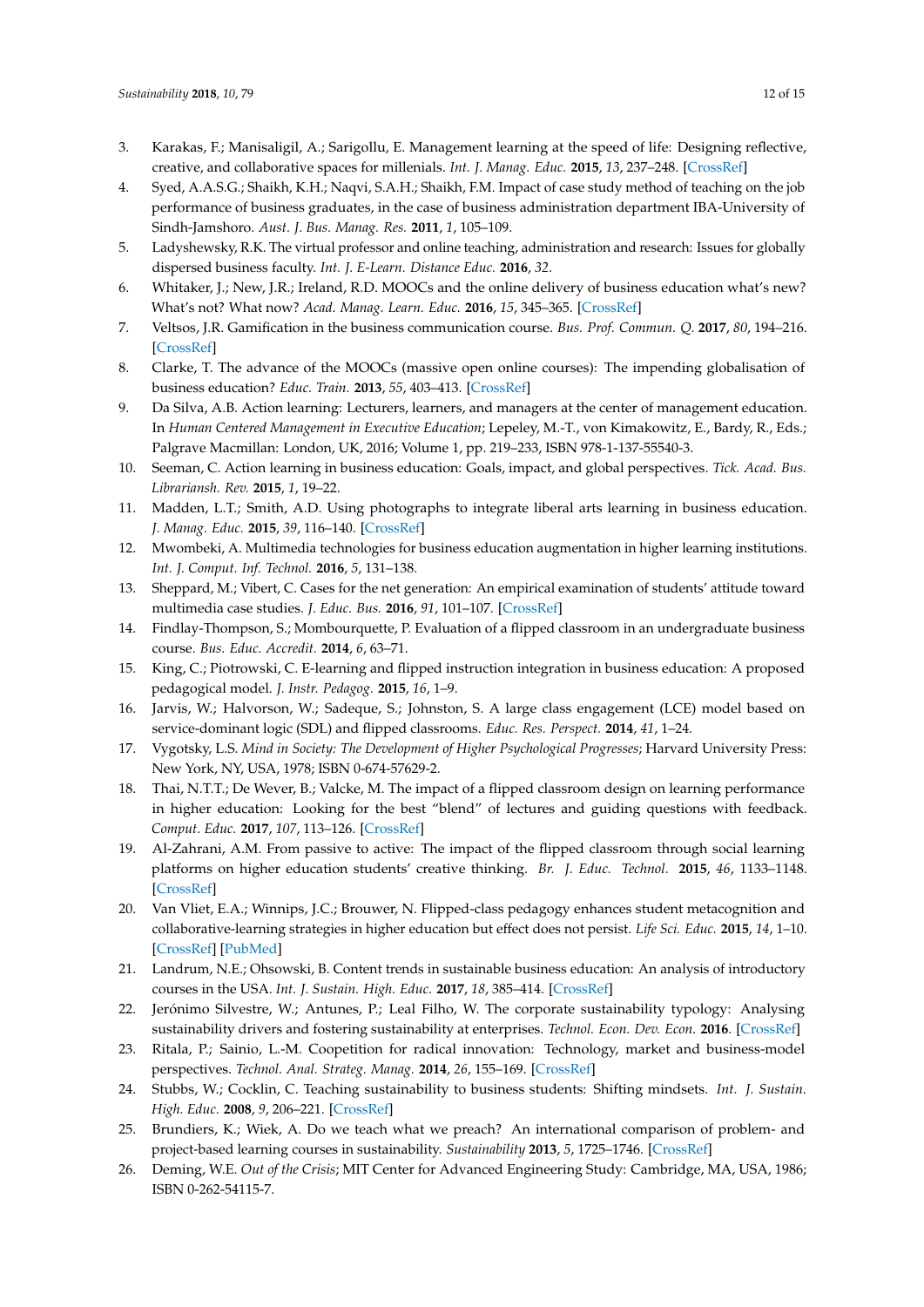- <span id="page-12-0"></span>27. Sparks, R.S.; Field, J.B.F. Using Deming's funnel experiment to demonstrate effects of violating assumptions underlying Shewhart's control charts. *Am. Stat.* **2000**, *54*, 291–302.
- <span id="page-12-1"></span>28. Howley, P.P. Teaching how to calibrate a process using experimental design and analysis: The ballistat. *J. Stat. Educ.* **2003**. [\[CrossRef\]](http://dx.doi.org/10.1080/10691898.2003.11910709)
- <span id="page-12-2"></span>29. Becker, C.M.; Glascoff, M.A. Process measures: A leadership tool for management. *TQM J.* **2014**, *26*, 50–62. [\[CrossRef\]](http://dx.doi.org/10.1108/TQM-02-2013-0018)
- <span id="page-12-3"></span>30. Butt, A. Student views on the use of a flipped classroom approach: Evidence from Australia. *Bus. Educ. Accredit.* **2014**, *6*, 33–44.
- <span id="page-12-4"></span>31. Karabulut-Ilgu, A.; Jaramillo Cherrez, N.; Jahren, C.T. A systematic review of research on the flipped learning method in engineering education. *Br. J. Educ. Technol.* **2017**. [\[CrossRef\]](http://dx.doi.org/10.1111/bjet.12548)
- <span id="page-12-5"></span>32. Covill, D.; Patel, B.A.; Gill, D.S. Flipping the classroom to support learning: An overview of flipped class from science, engineering and product design. *Sch. Sci. Rev.* **2013**, *95*, 73–80.
- <span id="page-12-6"></span>33. Sams, A.; Bergmann, J. Flip your students' learning. *Educ. Leadersh.* **2013**, *70*, 16–20.
- <span id="page-12-7"></span>34. Bergmann, J.; Sams, A. *Flip Your Classroom: Reach Every Student in Every Class Every Day*; International Society for Technology in Education: Eugene, OR, USA, 2012; ISBN 978-1-564-84315-9.
- <span id="page-12-8"></span>35. Bishop, J.L.; Verleger, M.A. The flipped classroom: A survey of the research. In Proceedings of the 120th ASEE Annual Conference & Exposition, Atlanta, GA, USA, 23–26 June 2013; American Society for Engineering Education: Atlanta, GA, USA, 2013.
- <span id="page-12-9"></span>36. Franqueira, V.N.L.; Tunnicliffe, P. To flip or not to flip: A critical interpretive synthesis of flipped teaching. In *Smart Education and Smart E-Learning*; Uskov, V.L., Howlett, R.J., Jain, L.C., Eds.; Springer International Publishing: Cham, Switzerland, 2015; Volume 41, pp. 57–67.
- <span id="page-12-10"></span>37. Zuber, W.J. The flipped classroom, a review of the literature. *Ind. Commer. Train.* **2016**, *48*, 97–103. [\[CrossRef\]](http://dx.doi.org/10.1108/ICT-05-2015-0039)
- <span id="page-12-11"></span>38. Nederveld, A.; Berge, Z.L. Flipped learning in the workplace. *J. Workplace Learn.* **2015**, *27*, 162–172. [\[CrossRef\]](http://dx.doi.org/10.1108/JWL-06-2014-0044)
- <span id="page-12-12"></span>39. Sankey, M.; Hunt, L. Flipped university classrooms: Using technology to enable sound pedagogy. *J. Cases Inf. Technol.* **2014**, *16*, 26–38. [\[CrossRef\]](http://dx.doi.org/10.4018/jcit.2014040103)
- 40. Wang, F.H. An exploration of online behaviour engagement and achievement in flipped classroom supported by learning management system. *Comput. Educ.* **2017**, *114*, 79–91. [\[CrossRef\]](http://dx.doi.org/10.1016/j.compedu.2017.06.012)
- <span id="page-12-13"></span>41. Gilboy, M.B.; Heinerichs, S.; Pazzaglia, G. Enhancing student engagement using the flipped classroom. *J. Nutr. Educ. Behav.* **2015**, *47*, 109–114. [\[CrossRef\]](http://dx.doi.org/10.1016/j.jneb.2014.08.008) [\[PubMed\]](http://www.ncbi.nlm.nih.gov/pubmed/25262529)
- <span id="page-12-14"></span>42. Sun, J.C.Y.; Wu, Y.T.; Lee, W.I. The effect of the flipped classroom approach to OpenCourseWare instruction on students' self-regulation. *Br. J. Educ. Technol.* **2017**, *48*, 713–729. [\[CrossRef\]](http://dx.doi.org/10.1111/bjet.12444)
- <span id="page-12-15"></span>43. Davies, R.S.; Dean, D.L.; Ball, N. Flipping the classroom and instructional technology integration in a college-level information systems spreadsheet course. *Educ. Technol. Res. Dev.* **2013**, *61*, 563–580. [\[CrossRef\]](http://dx.doi.org/10.1007/s11423-013-9305-6)
- <span id="page-12-16"></span>44. Strayer, J.F. How learning in an inverted classroom influences cooperation, innovation and task orientation. *Learn. Environ. Res.* **2012**, *15*, 171–193. [\[CrossRef\]](http://dx.doi.org/10.1007/s10984-012-9108-4)
- <span id="page-12-17"></span>45. Roach, T. Student perceptions toward flipped learning: New methods to increase interaction and active learning in economics. *Int. Rev. Econ. Educ.* **2014**, *17*, 74–84. [\[CrossRef\]](http://dx.doi.org/10.1016/j.iree.2014.08.003)
- <span id="page-12-18"></span>46. Frydenberg, M. Flipping excel. *Inf. Syst. Educ. J.* **2013**, *11*, 63–73.
- <span id="page-12-19"></span>47. Bösner, S.; Pickert, J.; Stibane, T. Teaching differential diagnosis in primary care using an inverted classroom approach: Student satisfaction and gain in skills and knowledge. *BMC Med. Educ.* **2015**, *15*, 63–69. [\[CrossRef\]](http://dx.doi.org/10.1186/s12909-015-0346-x) [\[PubMed\]](http://www.ncbi.nlm.nih.gov/pubmed/25879809)
- <span id="page-12-20"></span>48. Elmaadaway, M.A.N. The effects of a flipped classroom approach on class engagement and skill performance in a blackboard course. *Br. J. Educ. Technol.* **2017**. [\[CrossRef\]](http://dx.doi.org/10.1111/bjet.12553)
- <span id="page-12-21"></span>49. Bathula, H.; Lowe, K. The role of the flipped classroom in business education: Linking learning with the workplace. In Proceedings of the 29th Australian and New Zealand Academy of Management Conference, Queenstown, New Zealand, 2–4 December 2015; Australian and New Zealand Academy of Management: Queenstown, New Zealand, 2015.
- <span id="page-12-22"></span>50. Singer, G.; Ben-Gal, I. The funnel experiment: The Markov-based SPC approach. *Qual. Reliab. Eng. Int.* **2007**, *23*, 899–913. [\[CrossRef\]](http://dx.doi.org/10.1002/qre.852)
- 51. Reese, P. Instrument adjustment policies. *NCSLI Meas. J. Meas. Sci.* **2016**, *11*, 38–59. [\[CrossRef\]](http://dx.doi.org/10.1080/19315775.2016.1221681)
- <span id="page-12-23"></span>52. Hanna, M.D. Using a spreadsheet version of Deming's funnel experiment in quality management and OM classes. *Decis. Sci. J. Innov. Educ.* **2010**, *8*, 137–142. [\[CrossRef\]](http://dx.doi.org/10.1111/j.1540-4609.2009.00248.x)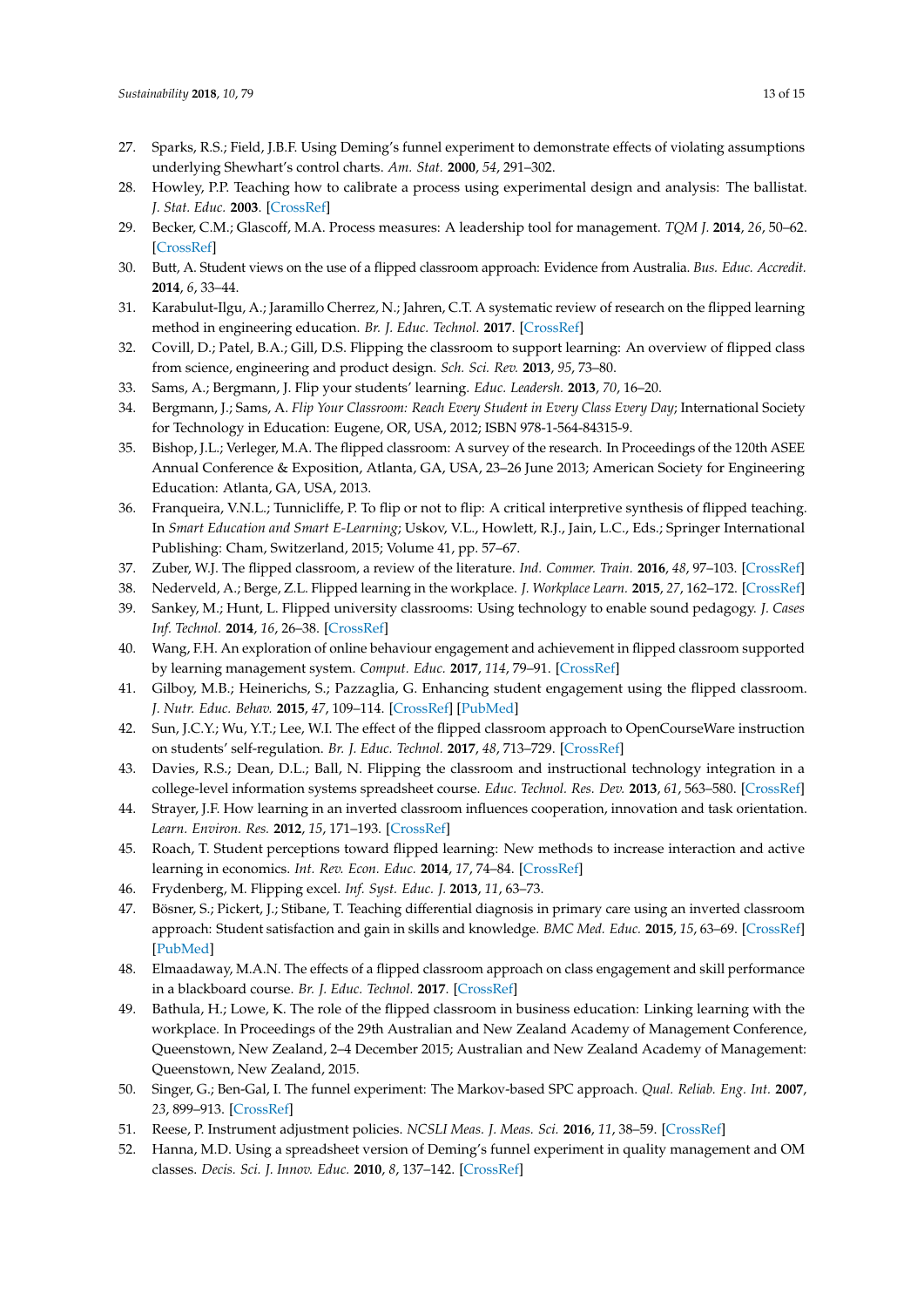- <span id="page-13-0"></span>53. Deming, W.E. *The New Economics for Industry, Government, Education*, 2nd ed.; MIT Center for Advanced Engineering Study: Cambridge, MA, USA, 1994; ISBN 9780911379075.
- <span id="page-13-1"></span>54. Benn, S.; Dunphy, D.; Griffiths, A. *Organizational Change for Corporate Sustainability*, 3rd ed.; Routledge: New York, NY, USA, 2014; ISBN 041569549X.
- <span id="page-13-2"></span>55. Bergman, M.; Bergman, Z.; Berger, L. An empirical exploration, typology, and definition of corporate sustainability. *Sustainability* **2017**, *9*, 753. [\[CrossRef\]](http://dx.doi.org/10.3390/su9050753)
- <span id="page-13-3"></span>56. Freeman, I.; Hasnaoui, A. The meaning of corporate social responsibility: The vision of four nations. *J. Bus. Ethics* **2011**, *100*, 419–443. [\[CrossRef\]](http://dx.doi.org/10.1007/s10551-010-0688-6)
- <span id="page-13-4"></span>57. Porter, M.; Kramer, M. Creating shared value. *Harv. Bus. Rev.* **2011**, *89*, 62–77.
- 58. Kramer, M.; Porter, M. Strategy and society: The link between competitive advantage and corporate social responsibility. *Harv. Bus. Rev.* **2006**, *84*, 78–92.
- <span id="page-13-5"></span>59. Montabon, F.; Pagell, M.; Wu, Z. Making sustainability sustainable. *J. Supply Chain Manag.* **2016**, *52*, 11–27. [\[CrossRef\]](http://dx.doi.org/10.1111/jscm.12103)
- <span id="page-13-6"></span>60. Choi, Y.; Yu, Y. The influence of perceived corporate sustainability practices on employees and organizational performance. *Sustainability* **2014**, *6*, 348–364. [\[CrossRef\]](http://dx.doi.org/10.3390/su6010348)
- <span id="page-13-7"></span>61. Bakos, L.; Dumitras, cu, D. Holonic crisis handling model for corporate sustainability. *Sustainability* **2017**, *9*, 2266. [\[CrossRef\]](http://dx.doi.org/10.3390/su9122266)
- <span id="page-13-8"></span>62. Dyllick, T.; Hockerts, K. Beyond the business case for corporate sustainability. *Bus. Strat. Environ.* **2002**, *11*, 130–141. [\[CrossRef\]](http://dx.doi.org/10.1002/bse.323)
- <span id="page-13-9"></span>63. Lozano, R.; Suzuki, M.; Carpenter, A.; Tyunina, O. An analysis of the contribution of Japanese business terms to corporate sustainability: Learnings from the "looking-glass" of the East. *Sustainability* **2017**, *9*, 188. [\[CrossRef\]](http://dx.doi.org/10.3390/su9020188)
- <span id="page-13-10"></span>64. Brandenburger, A.M.; Nalebuff, B.J. *Co-Opetition*; Doubleday: New York, NY, USA, 1996; ISBN 0385479506.
- <span id="page-13-11"></span>65. Sharma, M.G.; Singh, K.N. Servitization, coopetition, and sustainability: An operations perspective in aviation industry. *Vikalpa* **2017**, *42*, 145–152.
- <span id="page-13-12"></span>66. Christ, K.L.; Burritt, R.L.; Varsei, M. Coopetition as a potential strategy for corporate sustainability. *Bus. Strat. Environ.* **2017**, *26*, 1029–1040. [\[CrossRef\]](http://dx.doi.org/10.1002/bse.1967)
- <span id="page-13-13"></span>67. Cervantes, G. A methodology for teaching industrial ecology. *Int. J. Sustain. High. Educ.* **2007**, *8*, 131–141. [\[CrossRef\]](http://dx.doi.org/10.1108/14676370710726607)
- <span id="page-13-14"></span>68. Shephard, K. Higher education for sustainability: Seeking affective learning outcomes. *Int. J. Sustain. High. Educ.* **2008**, *9*, 87–98. [\[CrossRef\]](http://dx.doi.org/10.1108/14676370810842201)
- <span id="page-13-15"></span>69. Shephard, K.; Smith, N.; Deaker, L.; Harraway, J.; Broughton-Ansin, F.; Mann, S. Comparing different measures of affective attributes relating to sustainability. *Environ. Educ. Res.* **2011**, *17*, 329–340. [\[CrossRef\]](http://dx.doi.org/10.1080/13504622.2010.542450)
- <span id="page-13-16"></span>70. Simmons, C.H.; Wehner, E.A.; Tucker, S.S.; King, C.S. The cooperative/competitive strategy scale: A measure of motivation to use cooperative or competitive strategies for success. *J. Soc. Psychol.* **1988**, *128*, 199–205. [\[CrossRef\]](http://dx.doi.org/10.1080/00224545.1988.9711363)
- <span id="page-13-17"></span>71. Lu, S.; Au, W.T.; Jiang, F.; Xie, X.F.; Yam, P. Cooperativeness and competitiveness as two distinct constructs: Validating the cooperative and competitive personality scale in a social dilemma context. *Int. J. Psychol.* **2013**, *48*, 1135–1147. [\[CrossRef\]](http://dx.doi.org/10.1080/00207594.2012.743666) [\[PubMed\]](http://www.ncbi.nlm.nih.gov/pubmed/23145818)
- <span id="page-13-18"></span>72. Dugard, P.; Todman, J. Analysis of pre-test-post-test control group designs in educational research. *Educ. Psychol.* **1995**, *15*, 181–198. [\[CrossRef\]](http://dx.doi.org/10.1080/0144341950150207)
- <span id="page-13-19"></span>73. Xie, X.; Yu, Y.; Chen, X.; Chen, X. The measurement of cooperative and competitive personality. *Acta Psychol. Sin.* **2006**, *38*, 116–125.
- <span id="page-13-20"></span>74. Chomeya, R. Quality of psychology test between Likert scale 5 and 6 points. *J. Soc. Sci.* **2010**, *6*, 399–403.
- <span id="page-13-21"></span>75. Olsen, T. Deming's quality experiments revisited. *Inf. Trans. Educ.* **2007**, *8*, 37–40. [\[CrossRef\]](http://dx.doi.org/10.1287/ited.8.1.37)
- <span id="page-13-22"></span>76. Zientek, L.; Nimon, K.; Hammack-Brown, B. Analyzing data from a pretest-posttest control group design: The importance of statistical assumptions. *Eur. J. Train. Dev.* **2016**, *40*, 638–659. [\[CrossRef\]](http://dx.doi.org/10.1108/EJTD-08-2015-0066)
- <span id="page-13-23"></span>77. Fabrigar, L.R.; Wegener, D.T.; MacCallum, R.C.; Strahan, E.J. Evaluating the use of exploratory factor analysis in psychological research. *Psychol. Methods* **1999**, *4*, 272–299. [\[CrossRef\]](http://dx.doi.org/10.1037/1082-989X.4.3.272)
- <span id="page-13-24"></span>78. Kaplan, R.M.; Saccuzzo, D.P. *Psychological Testing: Principles, Applications, and Issues*, 7th ed.; Thompson Wadsworth: Belmont, CA, USA, 2008; ISBN 978-0495095552.
- <span id="page-13-25"></span>79. Cohen, J. *Statistical Power Analysis for the Behavioral Sciences*, 2nd ed.; Lawrence Erlbaum Associates: Hillsdale, NJ, USA, 1988; ISBN 0-8058-0283-5.